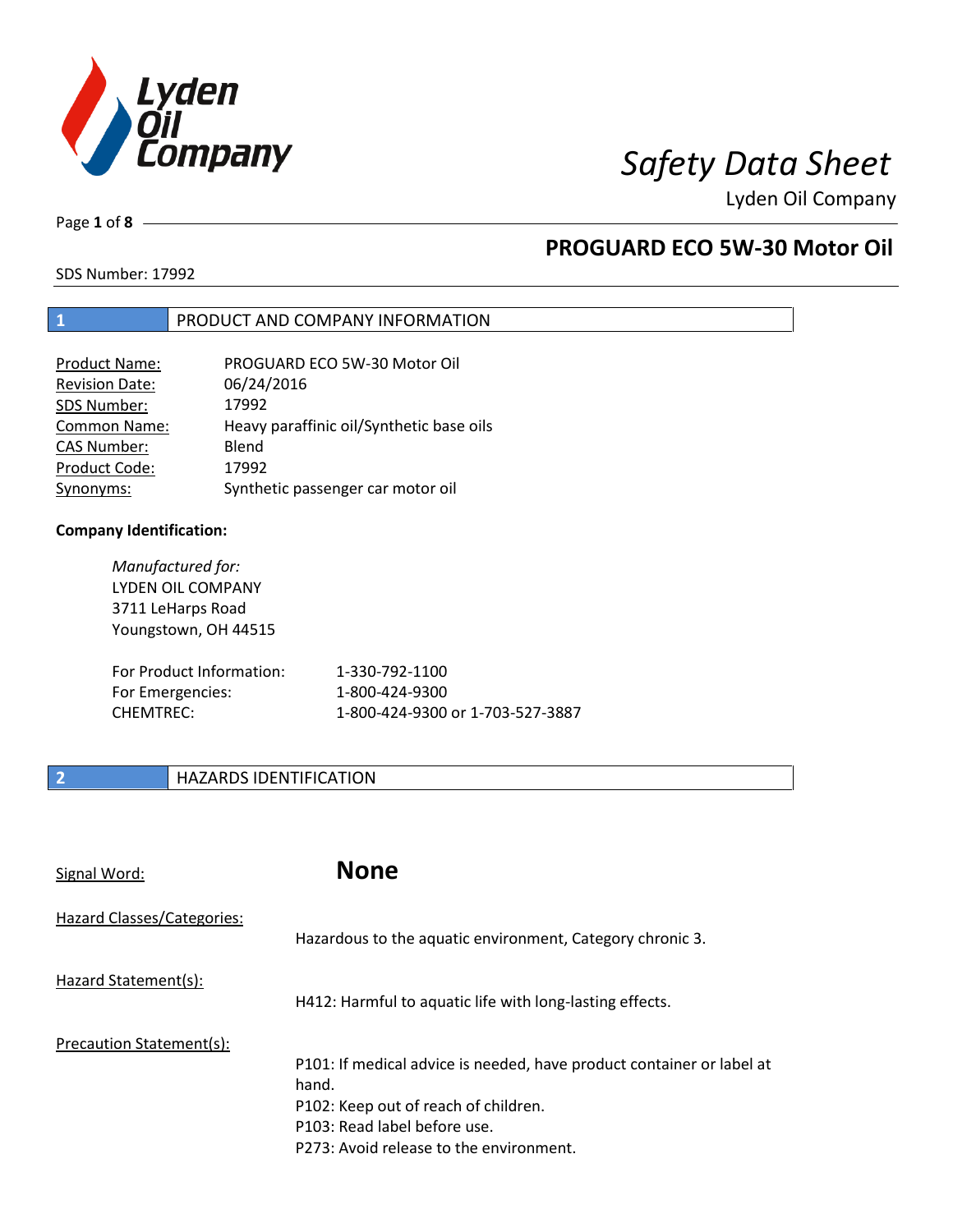

Lyden Oil Company

Page **2** of **8**

## **PROGUARD ECO 5W-30 Motor Oil**

SDS Number: 17992

Other Hazard Statement(s):

Repeated exposure may cause skin dryness or cracking.

|  | COMPOSITION / INFORMATION ON INGREDIENTS |  |
|--|------------------------------------------|--|
|--|------------------------------------------|--|

Ingredients:

*Mixture of the substances listed below with nonhazardous additions.* 

| <b>Chemical Name</b>                                      | <b>CAS Number</b> | Percentage |
|-----------------------------------------------------------|-------------------|------------|
| Distillates (petroleum), solvent-dewaxed heavy paraffinic | 64742-65-0        | 60-80      |
| Synthetic base oils                                       | N/A               | $10 - 35$  |
| Additives                                                 | N/A               | $5 - 15$   |
| Zinc Alkyldithiophosphate                                 | 68649-42-3        | $<$ 5      |

*\*Any concentration shown as a range is to protect confidentiality or is due to batch variation.*

**4** FIRST AID MEASURES

#### Description of First Aid Measures:

| Inhalation:   |                                                                                                                   |
|---------------|-------------------------------------------------------------------------------------------------------------------|
|               | If symptoms develop, move victim to fresh air. If symptoms persist,<br>obtain medical attention.                  |
| Skin Contact: |                                                                                                                   |
|               | Wash with soap and water. Remove contaminated clothing and wash<br>before reuse. Get medical attention if needed. |
| Eye Contact:  |                                                                                                                   |
|               | Rinse opened eye for several minutes under running water. If<br>symptoms persist, consult medical attention.      |
| Ingestion:    |                                                                                                                   |
|               | Rinse mouth with water. If symptoms develop, obtain medical<br>attention.                                         |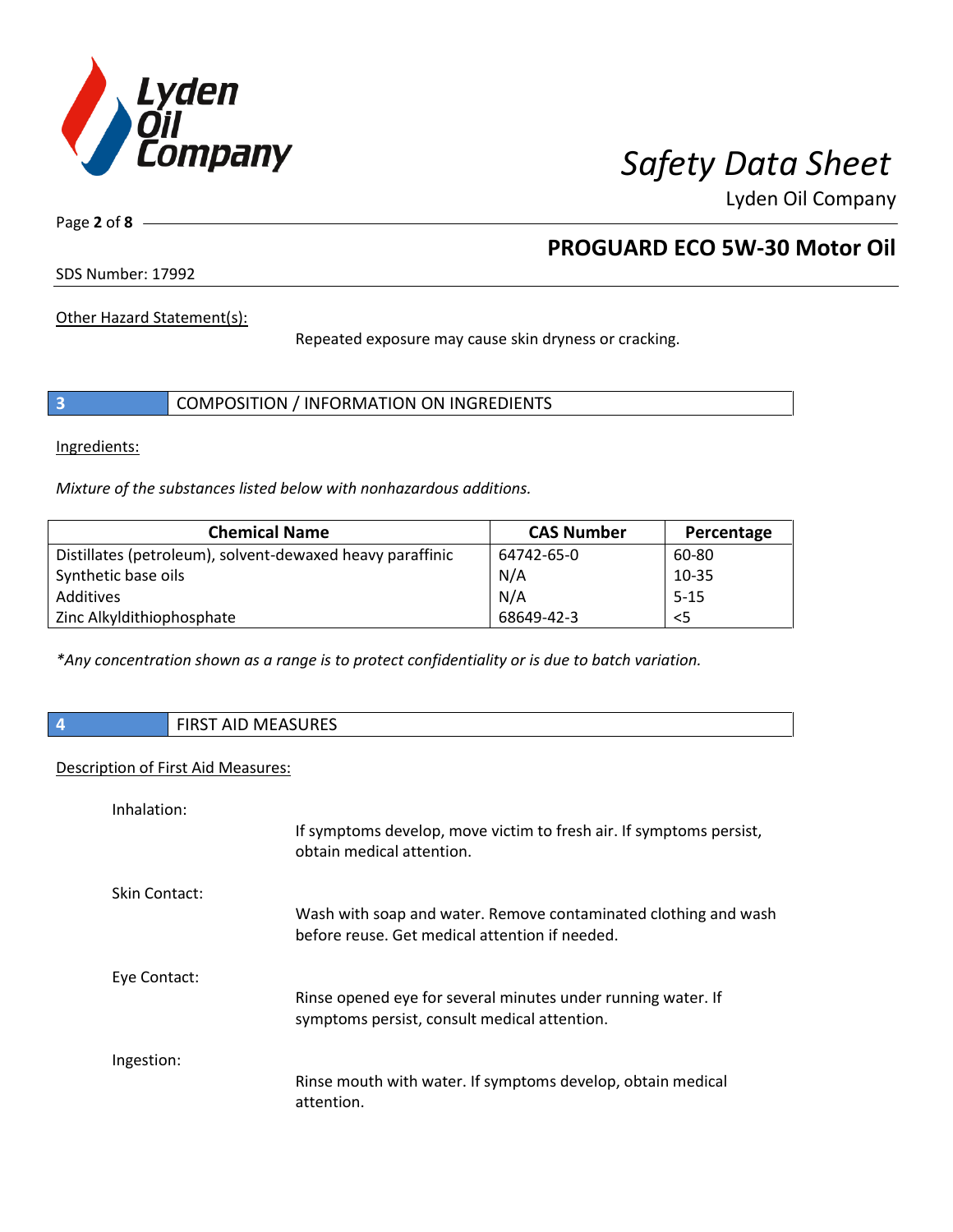

 **PROGUARD ECO 5W-30 Motor Oil** 

Lyden Oil Company

SDS Number: 17992

Page **3** of **8**

## Symptoms and Effects, both acute and delayed: No further relevent data available. Recommended Actions: Treat symptomatically. Call a doctor or poison control center for guidance. **5** FIRE FIGHTING MEASURES Recommended Fire-Extinguishing Equipment: Use dry powder, foam, or carbon dioxide fire extinguishers. Water may be ineffective in fighting an oil fire unless used by experienced fire fighters. Possible Hazards During a Fire: Hazardous combustion products may include: A complex mixture of airborne solid and liquid particulates and gases (smoke). Carbon monoxide. Unidentified organic and inorganic compounds. Recommendations to Firefighters: No special measures required. **6** ACCIDENTAL RELEASE MEASURES Personal Precautions: Avoid contact with skin, eyes, and clothing. Keep away from sources of ignition. Emergency Procedures: Contain spilled material, collect in suitable and properly labled containers.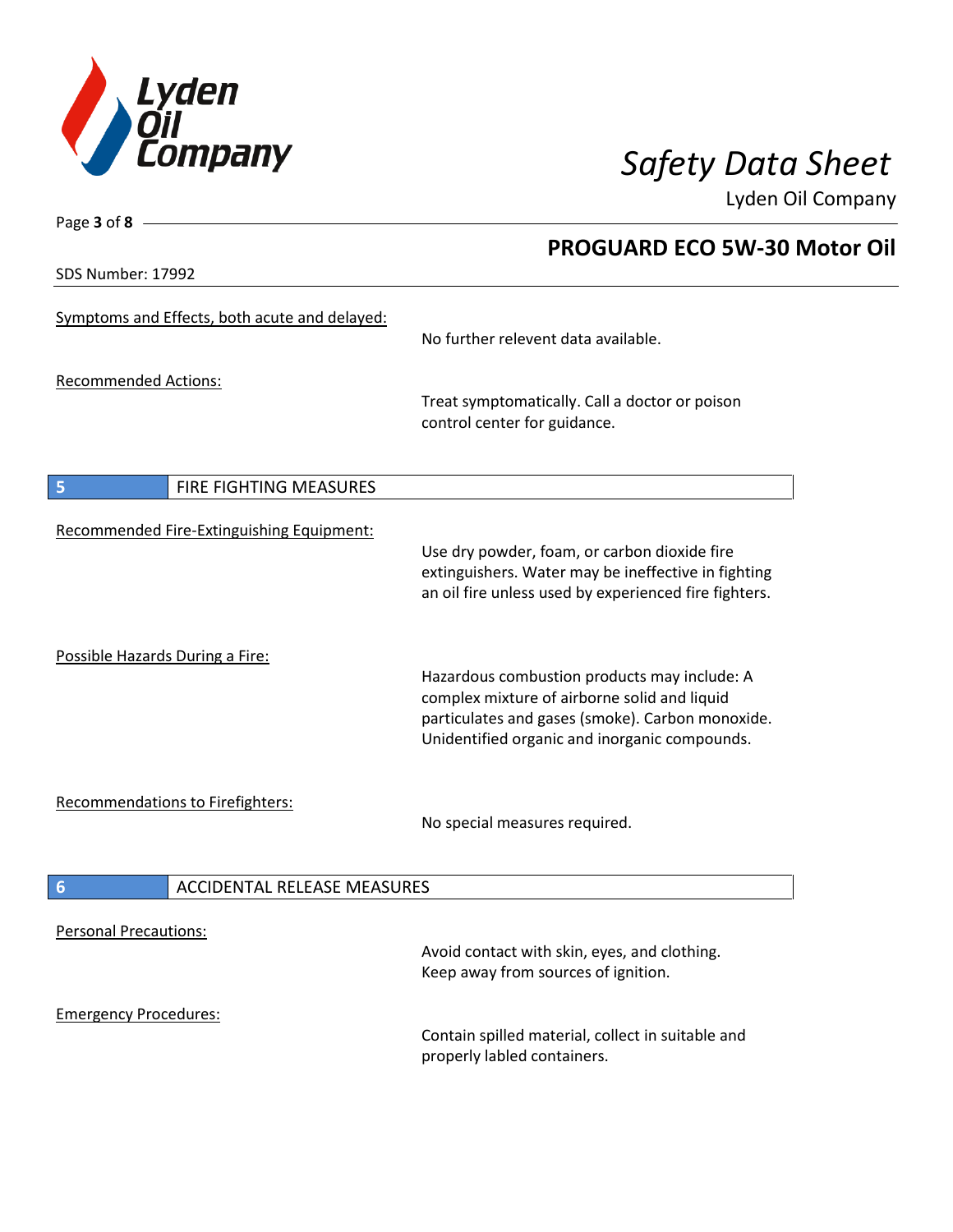

Page **4** of **8**

# *Safety Data Sheet*

Lyden Oil Company

|                                   |                                                                                                   | <b>PROGUARD ECO 5W-30 Motor Oil</b>                                                                                 |  |
|-----------------------------------|---------------------------------------------------------------------------------------------------|---------------------------------------------------------------------------------------------------------------------|--|
| SDS Number: 17992                 |                                                                                                   |                                                                                                                     |  |
| <b>Environmental Precautions:</b> |                                                                                                   |                                                                                                                     |  |
|                                   |                                                                                                   | Do not allow to reach sewage system or any water<br>course.                                                         |  |
|                                   |                                                                                                   | Do not allow to enter ground waters.                                                                                |  |
| Cleanup Procedures:               |                                                                                                   | Pick up excess with inert absorbant material.                                                                       |  |
|                                   | HANDLING AND STORAGE                                                                              |                                                                                                                     |  |
| <b>Handling Precautions:</b>      |                                                                                                   |                                                                                                                     |  |
|                                   |                                                                                                   | Handle with care and avoid spillage on the floor.<br>Do not cut, weld, drill, grind, braze, or solder<br>container. |  |
| <b>Storage Requirements:</b>      |                                                                                                   | Keep container tightly sealed.<br>Keep away from sources of ignition.                                               |  |
| 8                                 | EXPOSURE CONTROLS / PERSONAL PROTECTION                                                           |                                                                                                                     |  |
| Exposure Limits:                  |                                                                                                   | -64742-65-0 Distillates (petroleum), solvent-dewaxed heavy paraffinic (60-80%):                                     |  |
|                                   | ACGIH TLV - Long-term value: 5mg/m <sup>3</sup><br>OSHA PEL - Long-term value: 5mg/m <sup>3</sup> |                                                                                                                     |  |
| <b>Engineering Controls:</b>      |                                                                                                   | All ventilation should be designed in accordance<br>with OSHA standard (29 CFR 1910.94).                            |  |
| Personal Protective Equipment:    |                                                                                                   |                                                                                                                     |  |
|                                   |                                                                                                   | Wash hands before breaks and at the end of work.<br>Use safety glasses and gloves.                                  |  |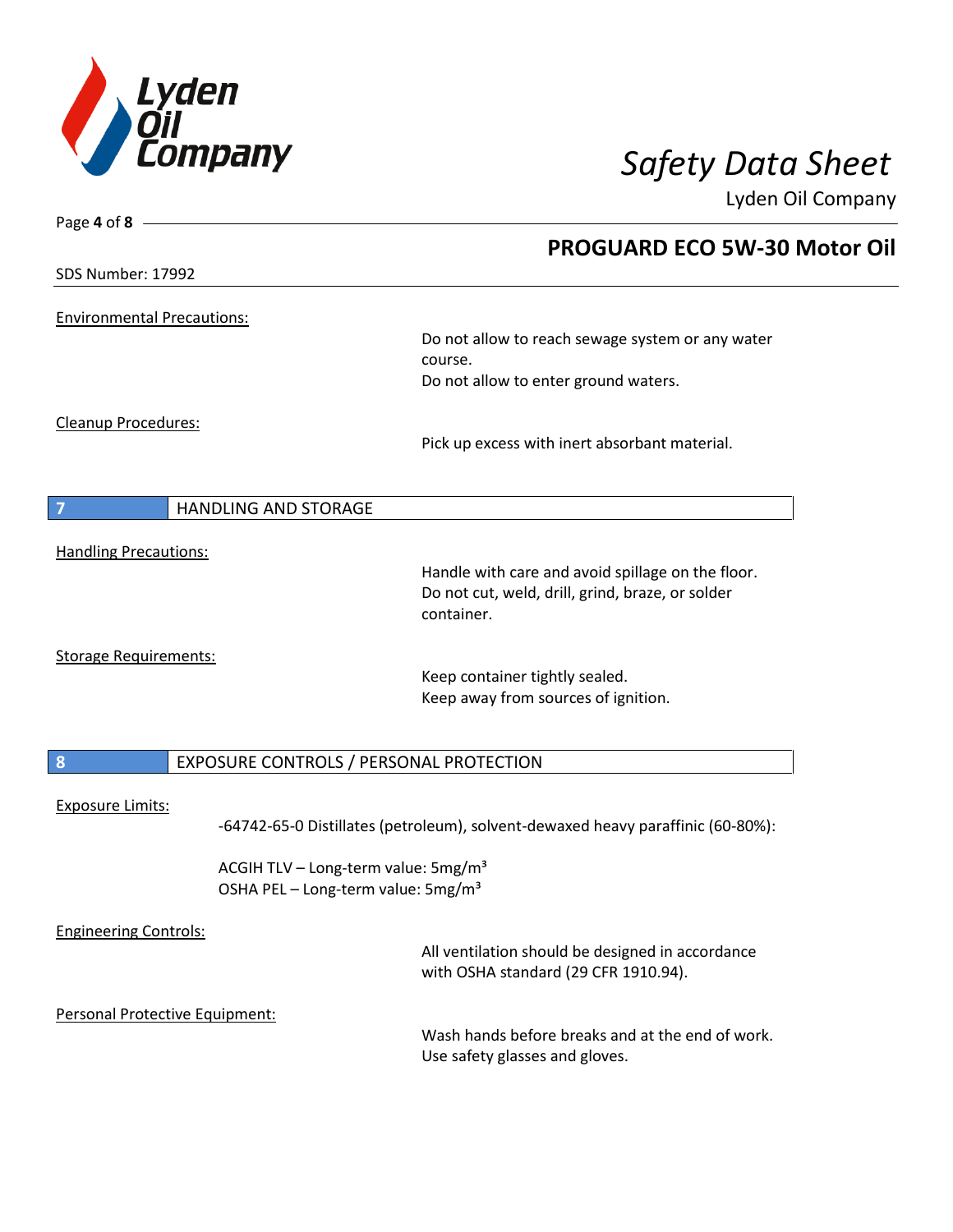

Lyden Oil Company

SDS Number: 17992

Page **5** of **8**

### **PROGUARD ECO 5W-30 Motor Oil**

| SDS Number: 17992 |  |  |
|-------------------|--|--|
|                   |  |  |

## **9** PHYSICAL AND CHEMICAL PROPERTIES

| Color:                        | Amber                                          |
|-------------------------------|------------------------------------------------|
| <b>Physical State:</b>        | Liquid                                         |
| Odor:                         | Data not available                             |
| <b>Odor Threshold:</b>        | Data not available                             |
| pH:                           | Data not available                             |
| <b>Melting Point:</b>         | Data not available                             |
| <b>Boiling Point:</b>         | Data not available                             |
| <b>Boiling Range:</b>         | Data not available                             |
| Flash Point:                  | 176.7° C / 350.1° F (COC Method)               |
| <b>Evaporation Rate:</b>      | Data not available                             |
| Flammability:                 | Data not available                             |
| Flammability Limits:          | Data not available                             |
| Vapor Pressure:               | Data not available                             |
| Vapor Density:                | Data not available                             |
| <b>Relative Density:</b>      | 7.29 pounds per gallon at 60°F                 |
| Solubilities:                 | Insoluble in water                             |
| <b>Partition Coefficient:</b> | Data not available                             |
| Auto-Ignition Temperature:    | Data not available                             |
| Decomposition Temperature:    | Data not available                             |
| Viscosity:                    | 10.5 mm <sup>2</sup> /sec (kinematic at 100°C) |

| 10                          | STABILITY AND REACTIVITY |                                                                  |
|-----------------------------|--------------------------|------------------------------------------------------------------|
| Stability:                  |                          | Stable under normal conditions.                                  |
| Reactivity:                 |                          | Not reactive under normal conditions.                            |
| <b>Conditions to Avoid:</b> |                          | Extreme temperature, sparks, open flame, and<br>direct sunlight. |

Hazardous Reactions:

No known hazardous reactions.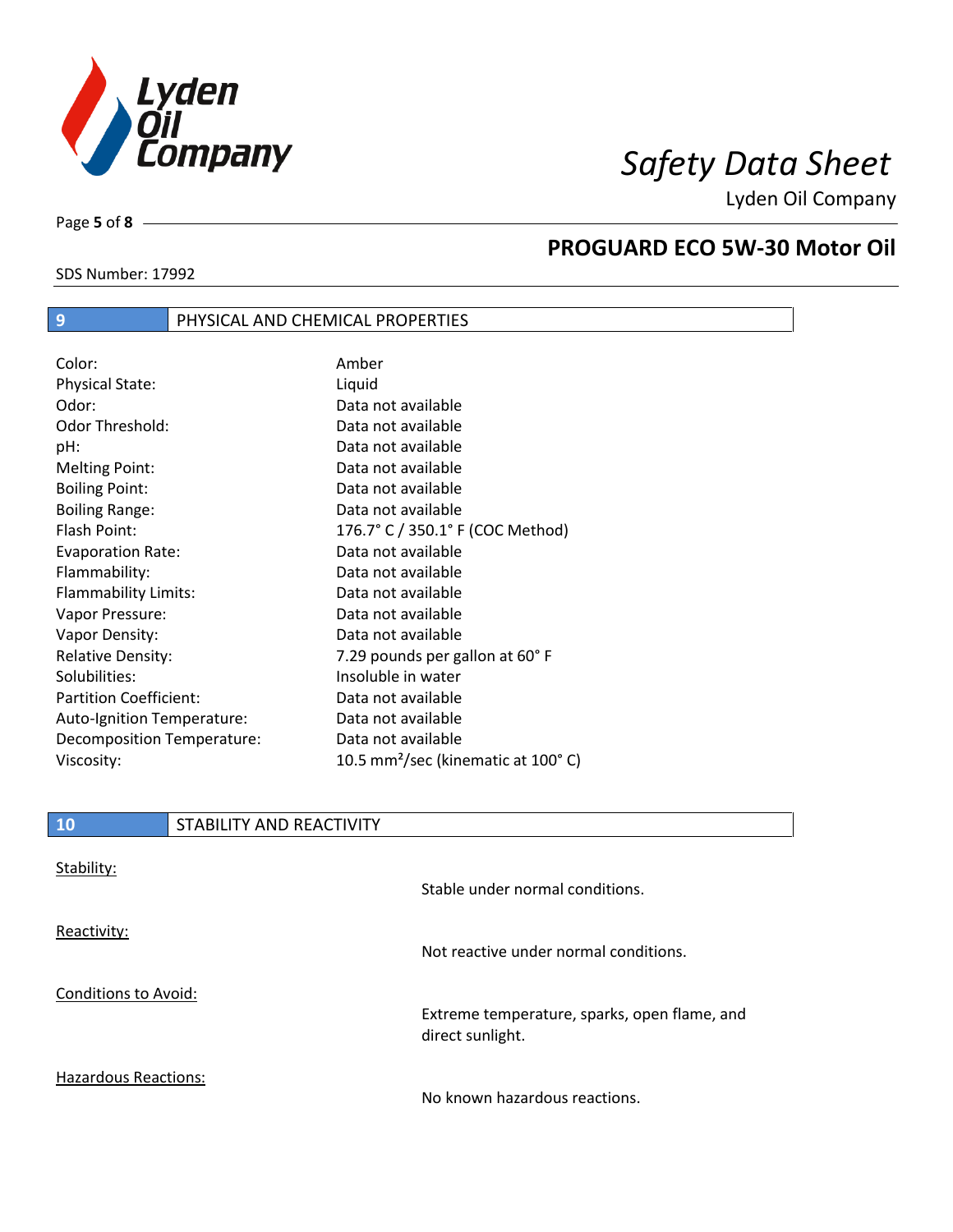

Lyden Oil Company

| Page 6 of 8 $-$                        |                                                               |
|----------------------------------------|---------------------------------------------------------------|
|                                        | <b>PROGUARD ECO 5W-30 Motor Oil</b>                           |
| SDS Number: 17992                      |                                                               |
|                                        |                                                               |
| Incompatible Materials:                | No further relevant information available.                    |
|                                        |                                                               |
| <b>Decomposition Products:</b>         |                                                               |
|                                        | Hazardous decomposition products are not<br>expected to form. |
|                                        |                                                               |
|                                        |                                                               |
| <b>TOXICOLOGICAL INFORMATION</b><br>11 |                                                               |
| Routes of Exposure:                    |                                                               |
|                                        | Skin and eye contact are the primary routes of                |
|                                        | exposure although exposure may occur following                |
|                                        | accidental ingestion.                                         |
| <b>Exposure Effects:</b>               |                                                               |
|                                        | Repeated skin contact may cause dermatitis or an<br>oil acne. |
|                                        |                                                               |
| Measures of Toxicity:                  |                                                               |
|                                        | No test data available.                                       |
| Carcinogenic/Mutagenic Precautions:    |                                                               |
|                                        | Non-carcinogenic and not expected to be                       |
|                                        | mutagentic.                                                   |
|                                        |                                                               |
| <b>ECOLOGICAL INFORMATION</b><br>12    |                                                               |
| <b>Ecological Precautions:</b>         |                                                               |
|                                        | Avoid exposing to the environment.                            |
|                                        |                                                               |
| <b>Ecological Effects:</b>             | No specific environmental or aquatic data available.          |
|                                        |                                                               |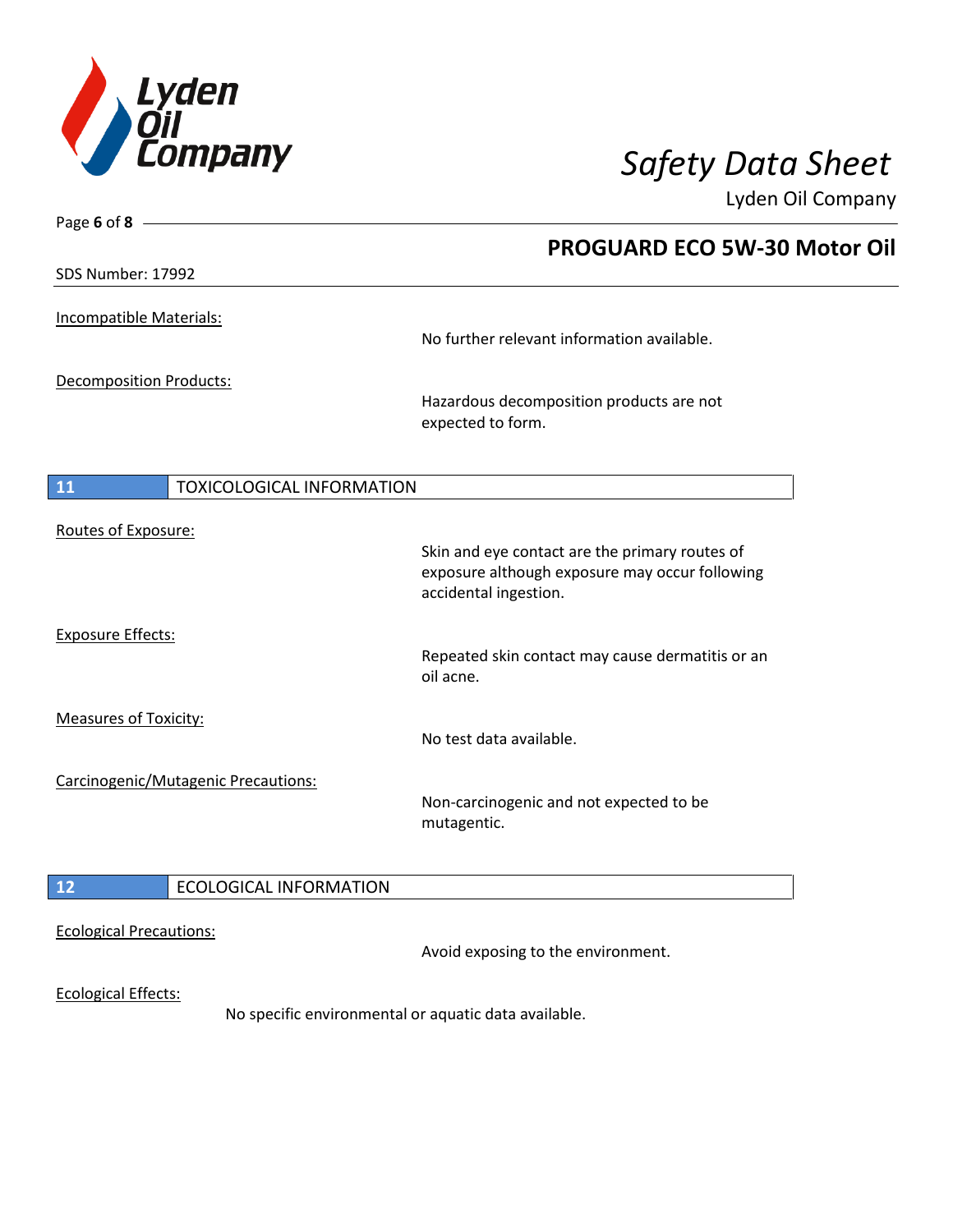

 **PROGUARD ECO 5W-30 Motor Oil** 

Lyden Oil Company

SDS Number: 17992

Page **7** of **8**

| 13                                                                                                | DISPOSAL CONSIDERATIONS                                                              |                                                                                             |
|---------------------------------------------------------------------------------------------------|--------------------------------------------------------------------------------------|---------------------------------------------------------------------------------------------|
| Disposal Methods:                                                                                 |                                                                                      |                                                                                             |
|                                                                                                   |                                                                                      | Dispose of waste material in accordance with all<br>local, state, and federal requirements. |
| Disposal Containers:                                                                              |                                                                                      | Use properly approved container for disposal.                                               |
| <b>Special Precautions:</b>                                                                       |                                                                                      | Do not flush to surface waters or drains.                                                   |
| 14                                                                                                | <b>TRANSPORT INFORMATION</b>                                                         |                                                                                             |
| <b>UN Number:</b><br><b>UN Shipping Name:</b><br><b>Transport Hazard Class:</b><br>Packing Group: | Data not available<br>Data not available<br>Data not available<br>Data not available |                                                                                             |
| <b>Environmental Hazards:</b>                                                                     |                                                                                      | Data not available                                                                          |
| <b>Bulk Transport Guidance:</b>                                                                   |                                                                                      | Data not available                                                                          |
| <b>Special Precautions:</b>                                                                       |                                                                                      | Not regulated by DOT.                                                                       |
| 15                                                                                                | <b>REGULATORY INFORMATION</b>                                                        |                                                                                             |

This material and all of its components are listed on the Inventory of Existing Chemical Substances under the Toxic

SARA Section 313: Contains <1% Zn

Substances Control Act.